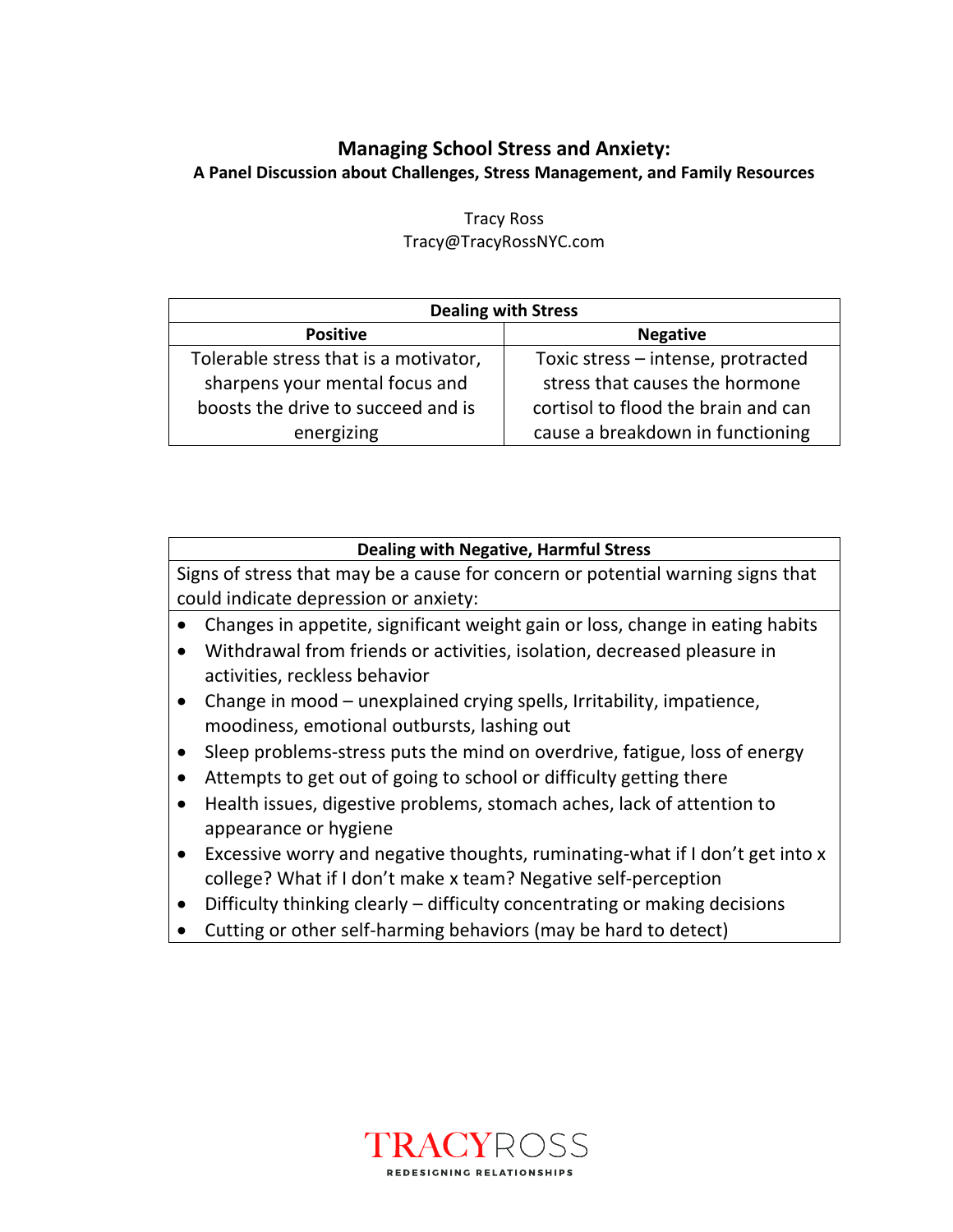## **What can parents do to help?**

- Examine your own hopes and aspirations for your child and how you convey them, are you ever disappointed when your child isn't working hard enough or getting the grades you think they are capable of? How do you communicate about this and is it productive and fair?
- Anxiety is catching, look at your own responses to stress and ask yourself how you are affecting your child
- Start paying attention to your own relationship to anxiety, stress, and uncertainty; research clearly shows that how parents model stress management significantly impacts how their kids see the world
- The goal is not to make sure everything goes perfectly at all times, or to think that stress can be avoided, the goal is to have problem solving skills, resilience, adaptability – flexible thinking
- **E** Flexibility is key, knowing when to push harder and when to be satisfied with a less than perfect result – acknowledge that this IS a time of uncertainty but you have confidence in his/her ability to problem solve along the way
- Don't necessarily give advice about how you would handle things, back off the lectures, let him/her know you are there to support them – this empowers teens and doesn't make them feel defensive or blamed, teens need to know that they aren't expected to get it all right, they can't know everything or do it all perfectly – if you give the message that coping skills, resilience, adaptability are what is important it will lead to better performance and decreased stress
- Keep the lines of communication open, if you do want to help ask how you can help instead of offering unsolicited advice
- Carve out some time to just be, a time when there are no expectations and you can just enjoy being together; do something simple, go for a walk, laugh
- Understand what you can and can't control and help your kids do the same
- Encourage them to value things other than performance and achievement relationships, doing things you love
- Try to approach your kids with open ended interest not worry
- Remember criticism is the enemy and will backfire in terms of helping stress or performance
- De-stigmatize asking for help, the pressures and expectations are real but there are resources available and it is far better to ask for help than get to a crisis point
- Manage your own stress so it doesn't spill over
- You don't have control over where your kid goes to college but you do have some control over your relationship, a good relationship and open communication will help build self esteem and resilience